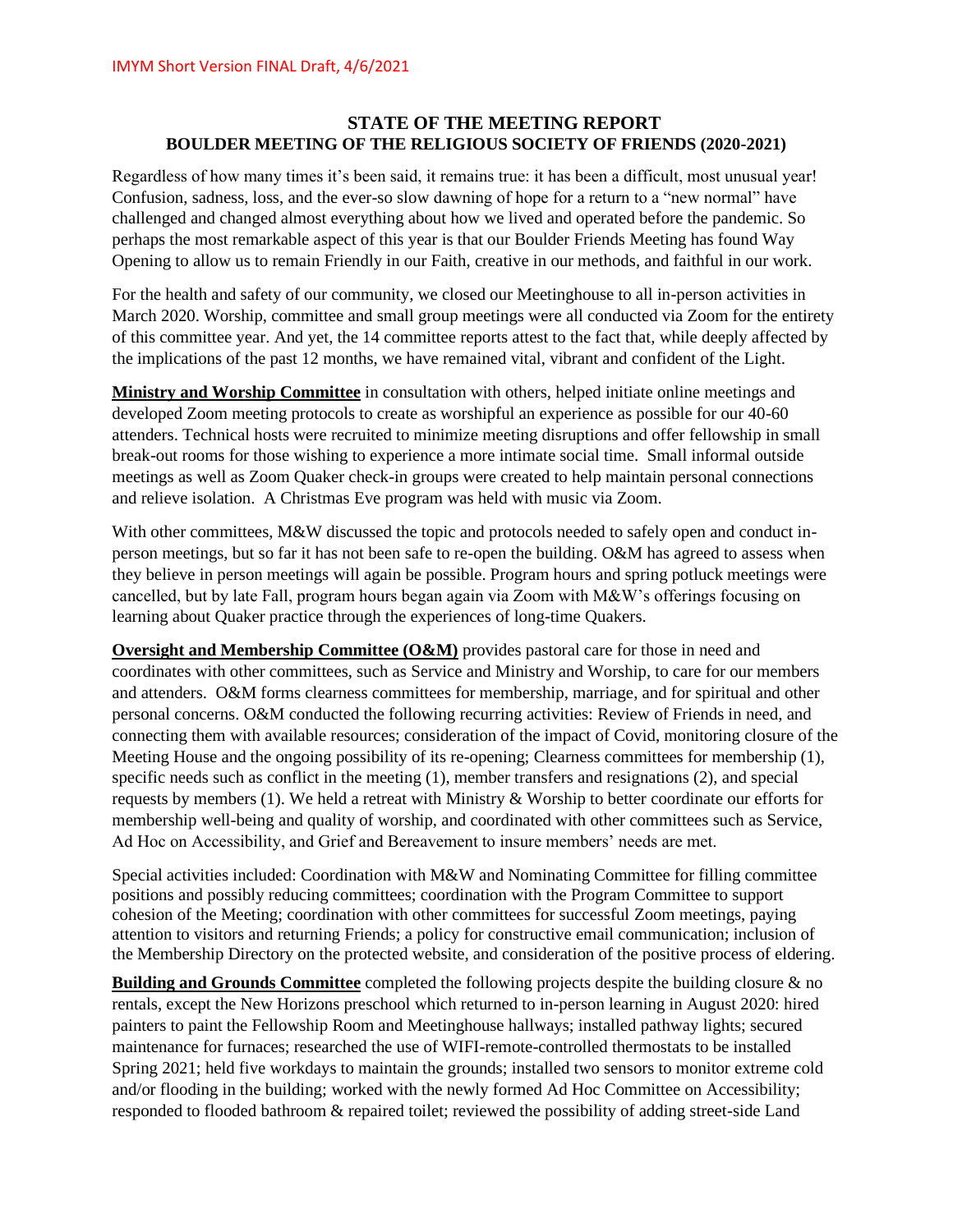Acknowledgment signage; considered installing a labyrinth in the front yard; arranged for tree pruning and removal to be completed Spring 2021; monitored Xcel situation; and received bids for improving drainage in the front yard. We further conducted routine repairs and maintenance of the fire alarm and fire suppression systems, WIFI service, phone system, dishwasher, bathroom fixtures, lawn watering system, roof, door closers, emergency lights, HVAC, and thermostats.

**Fellowship Committee** tried to stay safe and healthy at home.

**Finance Committee** oversees the Meeting's finances, advises the Meeting on financial issues, and reviewed reports and assisted the Treasurer; prepared the budget for FY 2021; sent an annual donation appeal letter to members and attenders; continued to work with representatives and B&G to monitor the Meeting's risk exposure due to the building's vulnerability in the flood plain and ongoing work by Xcel; laid down Togo Support Committed Fund.; hired a non-Quaker bookkeeper; instituted background checks on bookkeeper, treasurer, and associate treasurer; adapted the Meeting's financial planning and procedures in response to changing conditions during the pandemic.

**Grief and Bereavement Committee** communicated electronically as we lost beloved Friends, including Joseph Linton, Carl Feitler, and Robin Powelson. Bob Sheffield's family organized an outdoor memorial for him in July, which Friends could attend in person or by zoom. Available online at the website is Going into the Light, a downloadable resource book for Friends. We offered to arrange a Celebration of Life for families with loved ones who have passed. We plan to offer more death cafes and grief counseling groups once we can meet again in person.

**Indigenous Peoples Concerns Committee** worked with our Meeting to adopt a Land Acknowledgement, with clear steps beyond words on paper. We are the only Monthly Meeting from IMYM participating in a Joint Indian Affairs Committee supporting activities taking place across the county. COVID-19 has had a particularly devastating effect on the physical, emotional, and spiritual health of Indigenous communities, including those we support with financial contributions. While connections have been limited in the past year, we continue our relationship through support for Isna Wicca Owayawa Loneman School of the Pine Ridge Reservation, Youth Healing Camps (Pine Ridge), Native American Rights Fund's Indigenous Peacemaking Initiative, Right Relationship Boulder, Cheyenne and Arapaho Tribes language program, National Native American Boarding School Healing Coalition; and we continue to support Paula Palmer's Toward Right Relationship with Native Peoples ministry through Friends Peace Teams.

**Library Committee** typically gathers in the library to discuss and then do the necessary tasks relating to maintaining and developing our library collection and looks forward to resuming our work of keeping our collection accessible, current, and relevant when the Meeting House re-opens. We did bring to Business Meeting a proposed increase in donations to two Journals since we were not spending from our budget.

**Nominating Committee** was able to fill some vacancies during the year. Building Use Coordinator was vacant much of the year and our committee had to be creative to spread the word about needs. Since we could not lobby Friends in the Fellowship Room we hosted a Program Hour. Progress has been steady in finding willing Friends to fill positions and serve on committees, though significant challenges remain. We are hopeful that the slate will be fully filled out by April.

**Program Committee**, resumed programming in mid-November with a "Meet Our Artists" series in which artistic Friends shared a bit about the inspiration and process that enables their art. A Friend offered insights into what it means to "Hold Someone in the Light," and a NOAA scientist made a pandemicappropriate presentation on masks and the protections they give. We held our usual December Arts & Crafts Fair, as well as the annual First Day School Christmas program. We started the New Year with the